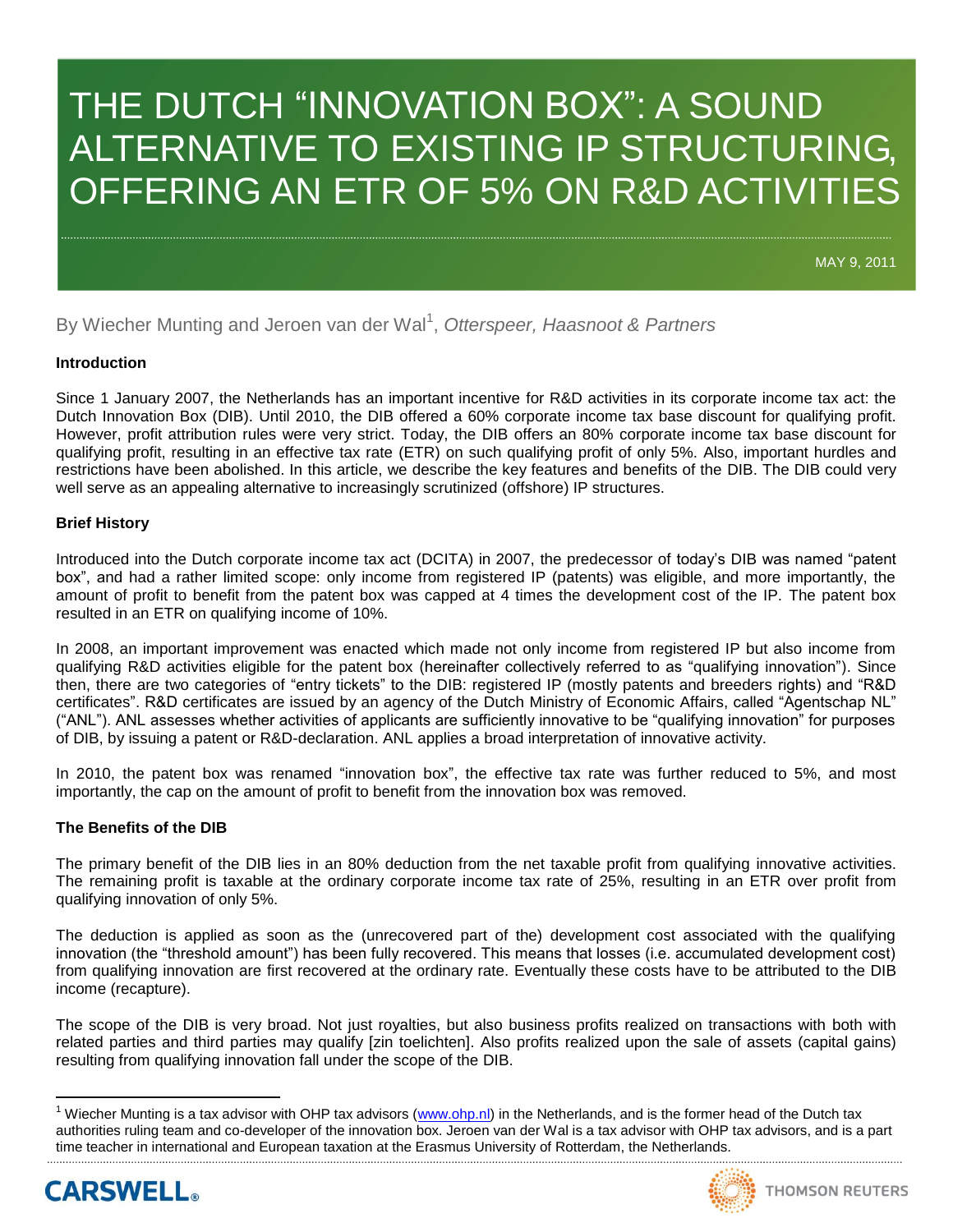In addition to the significant ETR reduction, a substantial reduction in wage tax liability on wage cost associated with qualifying innovation is also available, reducing the labor costs associated with qualifying innovative activity. The wage tax benefit falls outside the scope of this article.

#### **Which Intangible Assets are Eligible for DIB?**

As the DIB only applies to *income derived from assets* developed through qualifying innovation, it is key to determine which assets are eligible for the DIB. However, as the DCITA allows for immediate and full write off of qualifying development cost (since 2007), most enterprises will not report an asset from qualifying innovation in their tax balance sheet. Therefore, for purposes of the DIB, the relevant asset will in fact be a "virtual" asset. Also, it is not the entry ticket (patent, breeders right, or R&D certificate) itself which is the relevant asset for purposes of the DIB. The relevant asset is the intangible property (IP) directly and/or indirectly resulting from the entry ticket. ("the qualifying IP"). In accordance with internationally recognized rules, technological knowledge or knowhow becomes IP if and as soon as it is marketable.

The DIB applies to "technological" innovation. It does not apply to trade names and logos. However, the definition of the term technological IP in the DCITA is rather broadly. It includes, for example, software development, the development of more efficient corporate processes (such as production processes), and the development of all types of sustainable (resource) technology.

Furthermore, the qualifying IP must be "owned" by the taxpayer. In relation to such qualifying IP, which is difficult to subject to legal ownership, the relevant criterion is exclusive baring of risks associated with the knowledge or knowhow, in combination with exclusive entitlement to the benefits derived from the knowledge or knowhow.

#### **Entry Tickets to the DIB**

The first category of entry tickets to the DIB includes patents and breeders rights (a form of agricultural patents) filed and owned by the taxpayer (hereinafter: "the patent option"). A taxpayer may already be eligible for the DIB if he owns "only" one patent. This may even be an "old patent", i.e. a patent issued to the taxpayer prior to the introduction of the DIB in 2007. Only one patented component of every asset which a taxpayer wishes to bring under the DIB is sufficient. This means that taxpayers who have not patented their products (completely) for reasons of disclosure, can nevertheless fully benefit from the DIB.

The second category of entry tickets to the DIB are the "R&D certificates" (hereinafter: "the R&D option"). R&D certificates are issued by ANL if and when it has determined that the taxpayer"s activities are sufficiently innovative. Once ANL has issued the R&D certificates, the taxpayer is entitled to a reduction of wage tax liability relating to the wage costs associated with the qualifying R&D activity, and at the same time the tax payer has its entry ticket to the DIB for the income derived from the qualifying R&D activity. Both the actual R&D activity and the management thereof may qualify. Whereas an invention is patentable only when the invention is "new to the whole world", within the context of R&Dcertificates, it is only required that the result from the R&D activity is new to the taxpayer. In addition, the R&D option provides more possibilities to bring software development under the DIB.: Computer software developers in Europe often refrain from patenting, which is why the R&D option is in fact the only entry ticket for European computer software developers to the DIB.

#### **Is Cooperation in Respect of the Qualifying Innovation Allowed?**

Whereas some enterprises are capable of carrying out technical innovation on their own, and are able to bear all associated costs, other enterprises may wish, or perhaps even have to, cooperate with other group companies or third parties in order to carry out an R&D project. Does the legal framework of the DIB allow for such cooperation? Suppose a group company would be interested in co-financing an R&D project and would want to share in the proceeds, a so-called Cost Contribution Agreement (CCA). Or suppose a multinational group has the policy of registering all its worldwide patents in the name of a single group company, in view of efficiently protecting its patents from infringements (factoring) [?]. Or suppose a multinational group has the policy of hiring all R&D staff through a single group company, while oncharging the costs to group companies. In this type of situations there is a discordance between the company which is entitled to the developed qualifying IP on the one hand, and the company which has registered the patents or which has received the R&D certificates on the other hand. In a very literal interpretation (maybe to literal) of the relevant provision in the law, this involvement of two different parties may lead to the loss of entitlement to the DIB. This is because the ownership of the entry tickets is not always with the party entitled to the benefits from the qualifying IP. This appears to be contrary to the purpose of the DIB provisions, which is to stimulate R&D activities. The parliamentary history of the



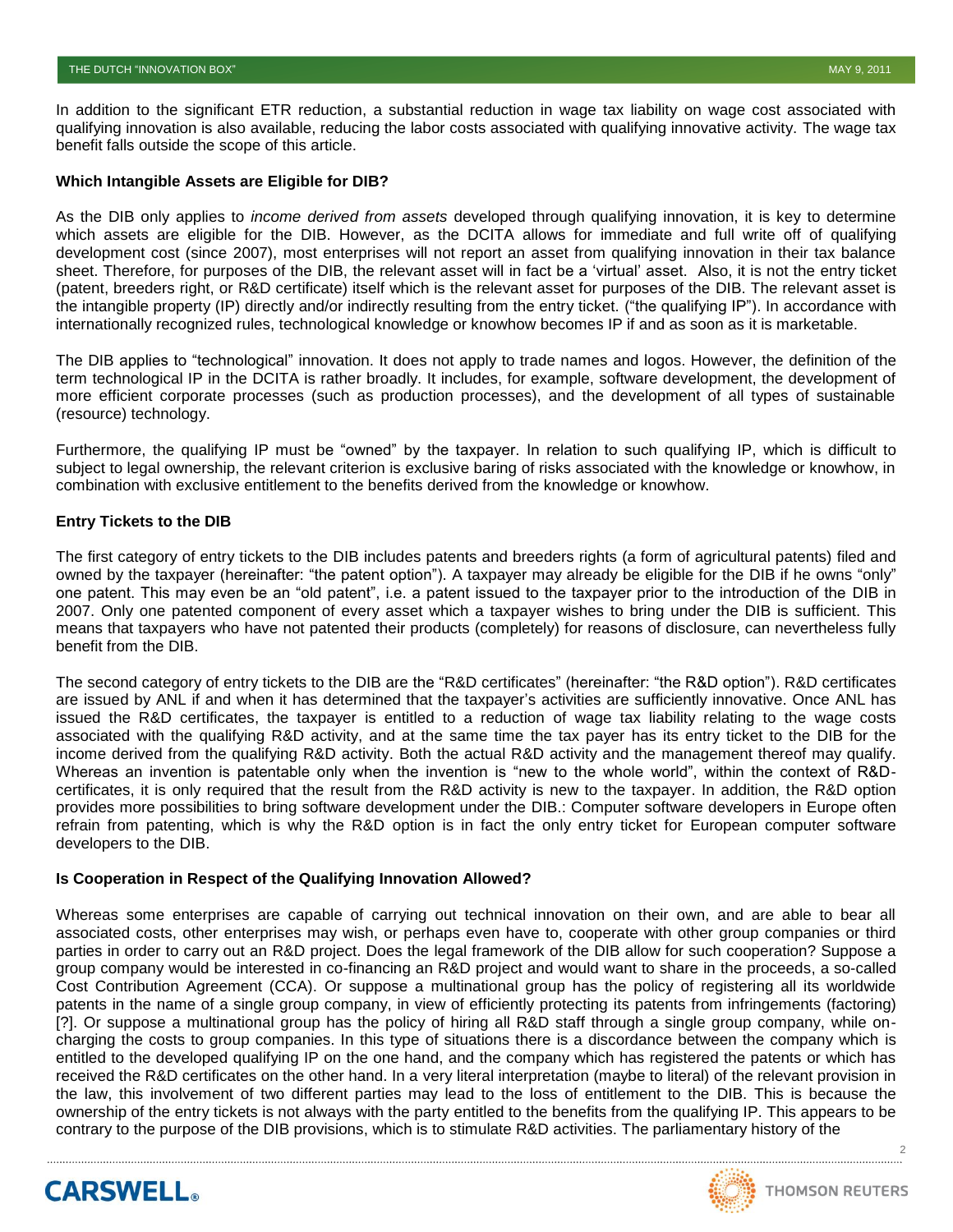relevant legal provision confirms that participating in a CCA does not necessarily preclude the application of the DIB. This is because in a CCA, parties share the ownership of the IP and therefore in their co-ownership qualify for the DIB.

#### **Outsourcing Qualifying Innovation**

How far can a taxpayer, looking to apply for DIB, go in outsourcing R&D activities? As long as the taxpayer meets the "development requirement" (explained below), a taxpayer using patents as an entry ticket can go very far, and a taxpayer using R&D certificates as an entry ticket can go reasonably far. In all cases, the at arm"s length principle must be observed. Another precondition is that the entitlement of the taxpayer to the results of the R&D is of such a level that IP has been developed (at least in part) for the account of the taxpayer. After all, absent any (own) IP, there is no entitlement to the DIB.

As mentioned before, the patent option of the DIB has been designed to stimulate investment in innovative technology. Although the DIB requires "own" development of IP (reference is made to part 8 of this article), this requirement appears to be aimed at keeping purchased knowhow out of the DIB, rather than at keeping outsourced R&D out of the DIB. By its nature, the R&D option can only apply if the taxpayer has carried out R&D activities which have resulted in the development of IP.

During the parliamentary proceedings of the DIB, the State Secretary of Finance has introduced guidelines as to which extent activities can be outsourced. According to the State Secretary, a taxpayer is still eligible for the DIB if the taxpayer has carried out more than 50% of the R&D activities itself or has supervised the R&D activities. In the case of supervising activities, it is essential that R&D certificates are obtained (at least in part) for the R&D supervising activities.

But there is even more to be gained from the DIB. Depending of the wording used in the outsourcing arrangement and the actual organization of the R&D project, the sub-contractor for the R&D project may also be eligible for the DIB. Under certain circumstances, the R&D certificates are also available to the sub-contractor. When IP is developed during the R&D process which meets the criteria of the DIB and to which the sub-contractor is entitled, the proceeds earned by the subcontractor may also benefit from the DIB. In our view, the term "IP", depending on the circumstances, can be interpreted or adjusted in a manner which should also allow R&D sub-contractors to benefit from the DIB. Only in a pure contract-R&D arrangement this might be challenging, because the sub-contractor is often not the (co-)owner of the IP. Where a third party sub-contractor is involved in contract-R&D, often the third party sub-contractor is entitled to market its "own" developed IP, which can often be distinguished from the IP developed by the principal.

#### **Purchase or Contribution of IP**

**CARSWELL** 

When valuable IP, generating profits, is transferred to a (Dutch) group company, that company may not be eligible for the DIB in relation to that IP because the (Dutch) group company has not developed the IP itself. However, a taxpayer may still qualify for DIB by acquiring (through purchase or contribution) components of IP which is yet to be developed. In the patent option, the DIB appears to only require that it is the taxpayer who has the first use of the qualifying IP. After all, the "development" requirement as meant in the relevant legal provision is a one-off event. By its nature, the R&D option requires own (supervising) activities of the taxpayer in order to obtain the entry ticket. Nevertheless, this does not preclude the purchase of components from being added to the cost of development either, nor does it preclude the entire qualifying IP from being included into the DIB

For completeness sake, we note that acquired IP may also play a role in determining the threshold amount. In the parliamentary proceedings of the (at that time) patent box, it has been clarified that the term "cost of development" of IP, should be interpreted in accordance with the term "acquisition cost and cost of manufacturing" as applicable to (ordinary) assets. For example, when components of (future) IP are acquired from a third party or from a group company, or when existing knowhow is used in the development of new IP, it will have to be determined which costs of acquisition contribute to the threshold amount applicable to the new IP. When components are acquired from group companies, the fair market value of the components at the time of the acquisition will have to be determined and applied (step-up-facility). When own "old" components are used, the historic costs of acquisition or manufacturing will have to be determined and applied.

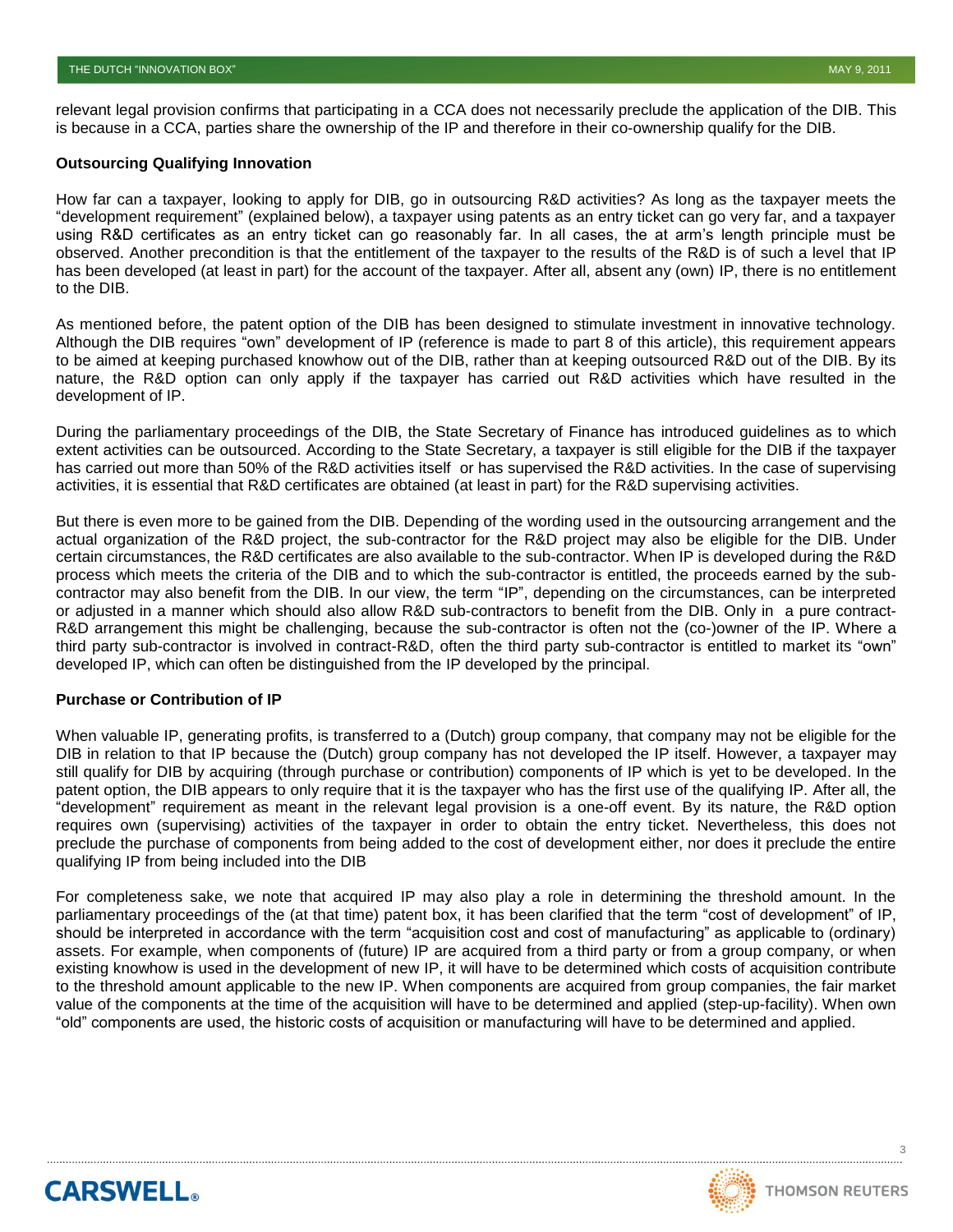#### **Profit Attribution**

#### *Profit attribution to the qualifying IP*

Both for the qualification for the DIB and for the attribution of profits, the Dutch legislator has chosen for a method which is based on transfer pricing.

Therefore, it is important to determine *how much* of the profit can be attributed to the DIB. As a matter of fact, an integrated enterprise generates its profit on the basis of a number of factors. How to determine which part of the total profit is attributable to the DIB? The relevant legal provision merely states that the proceeds must be *derived from* the qualifying IP. The key question is which degree of causal relationship between the IP and the proceeds must be demonstrated and how this should be quantified.

According to the parliamentary proceedings of the DIB, the attribution of proceeds to the DIB should be based as much as possible on transfer pricing attribution methods. Taxpayers are encouraged (but are not obliged) to enter into discussions with the Dutch tax authorities on the matter.

Based on the concept that a taxpayer can have only one applicable "box", in which all qualifying IP (for which an election for DIB has been made) is included, one collective attribution for all qualifying IP appears appropriate. The wording in the relevant legal provision (proceeds must be *derived from* qualifying IP), appears to require an asset driven profit determination, as well as a residual profit split. Since a purely IP driven approach usually does not lead to an end result, simply because the direct relationship cannot be established, an indirect method may be applied in stead of a purely asset driven direct method (see also below). Please be aware that transfer pricing is "only" used as an *attribution method*. Therefore, strictly speaking, the obligations and requirements for maintaining transfer pricing documentation as introduced in the DCITA do not apply (i.e. the DIB only requires a light version of transfer pricing application, also referred to as "transfer pricing light"). If however, international transfer pricing issues do exist between the taxpayer and the tax authorities, the DIB attribution should follow the transfer pricing principles and guidelines to the extent reasonably possible.

# *Profit attribution - continuation of development of IP (phasing in)*

How should already existing IP be accounted for? In many enterprises, profit contributing IP already exists before applying for DIB. That IP often still contributes to post DIB profits. It will not be easy to determine a detailed asset driven profit split for existing IP. It is therefore more feasible to apply a functional split, in which the profit contribution of the "old" IP, taking into account the actual technological development of the new replacing products, is considered to decrease gradually (often referred to as "phasing in").

In cases where the old IP is absorbed entirely by new qualifying IP and therefore ceases to generate income as an independent IP, in our view no tax liability over the fair market value of the existing IP should arise upon the moment at which the existing IP is absorbed by the new qualifying IP, for lack of a realization event. Upon determining the threshold amount (the cost of acquisition or development) of the new qualifying IP, there is no basis for taking into account a higher amount than the historical costs of acquisition or manufacturing as a contribution to the threshold amount.

# *Profit attribution - methods*

Below, we will summarize the appropriate methods for attributing profit to the DIB.

#### 1) The direct method

**CARSWELL** 

The direct method is appropriate when the taxpayer only markets the IP through licensing and the receipt of royalties, and in the case of breeder"s rights.

For example, the cost plus method (CPM) could be applied when the R&D activities are not a key entrepreneurial function of the taxpayer.

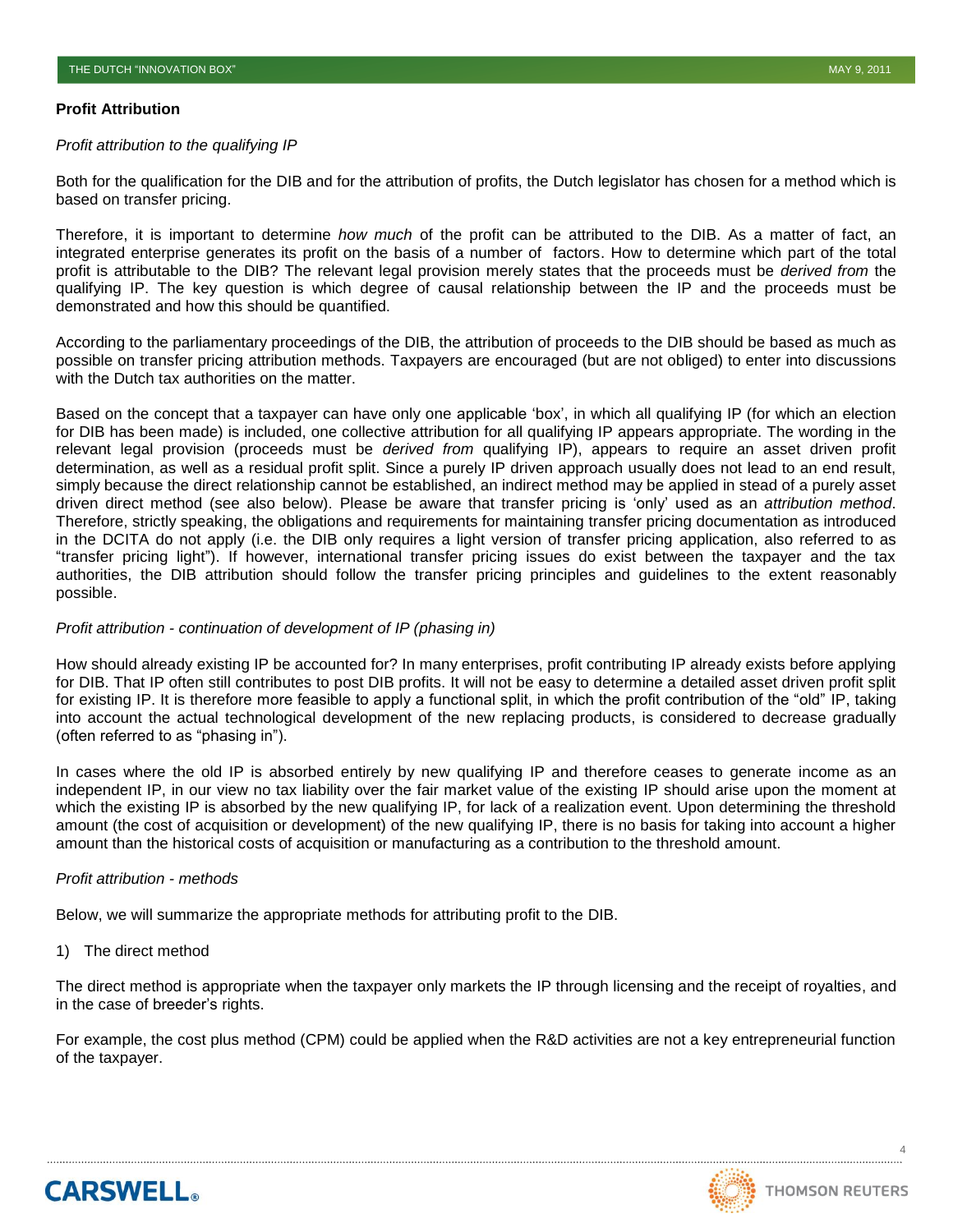#### 2) The indirect residual profit method (RPM)

Many enterprises will in practice apply for the RPM. RPM appears to be most appropriate method for enterprises where R&D is a key entrepreneurial function.

In general terms, the steps to be performed are as follows:

- a) Carry out an analysis of the company's supply chain.
- b) Distinguish between routine functions and entrepreneurial functions.
- c) Determine a remuneration for each of the routine functions, based on the outcome of a and b. If e.g. manufacturing is a routine function, the remuneration can be determined by a CPM.
- d) Determine a remuneration, based on the results of a, b and c for each of the entrepreneurial functions. This is a percentage of that residual profit.
- e) Split the EBIT of each taxable year in accordance with c and d
- f) Where necessary, apply an adjustment factor for the phase-in discount. Finally, the 80% deduction from the taxable base can be applied to the outcome of f, after the threshold amount has been taken into account. The increasing percentage of the phasing in should be in tune with the expected rate at which old IP will be replaced by new IP.

#### **The DIB and Economic Substance**

In accordance with common international understanding and standards of transparency, transfer pricing and exchange of information, the Dutch authorities focus on economic substance requirements. It is the communis opinio that a Dutch subsidiary or permanent establishment of a foreign enterprise can neither be considered to bear risks, nor can it be allowed to handle and carry out transactions in relation to R&D activities, without being in control of the R&D activities<sup>2</sup>. Therefore, the Dutch tax authorities will require a certain level of substance from foreign companies performing R&D activities and looking to apply for the DIB.

#### **How to apply for the DIB**

There are several ways to apply for DIB in practice. According to the DIB provisions, taxpayers are to check-the-box in the applicable corporate income tax return. Therefore, the DIB is an optional regime, applicable only upon election by the taxpayer. .

In practice most multinational taxpayers apply for certainty in advance with the local tax inspector (ruling). The Dutch tax authorities are well known for their ruling practice, and therefore multinational taxpayers may expect to find a rather enthusiastic yet realistic approach from the Dutch tax authorities if they apply for the DIB. The Dutch tax authorities have installed a group of specialized DIB-inspectors, who monitor and process all DIB ruling requests.

#### **Conclusion**

The DIB offers taxpayers an ETR of only 5% for profit from qualifying R&D activities, a step-up-facility for the tax basis in acquired (purchased or contributed) IP, and a substantial reduction in wage tax liability associated with the qualifying R&D activities. As such, the DIB offers a very feasible alternative to existing IP-structuring. Especially since the early day hurdles and restrictions of the DIB's predecessor have been abolished, and the scope of eligible R&D activities has been extended significantly. And last but not least, the DIB allows for outsourcing of R&D activities to a reasonable extent.

It is key that the qualifying IP comes with relevant economic substance in the Netherlands Economic substance is becoming increasingly important in a globalizing environment (reference is made to the OECD documents on transparency and exchange of information).

<sup>2</sup> Please refer to Chapter D.1.2.2 of the OECD Transfer Pricing Guidelines.



 $\overline{a}$